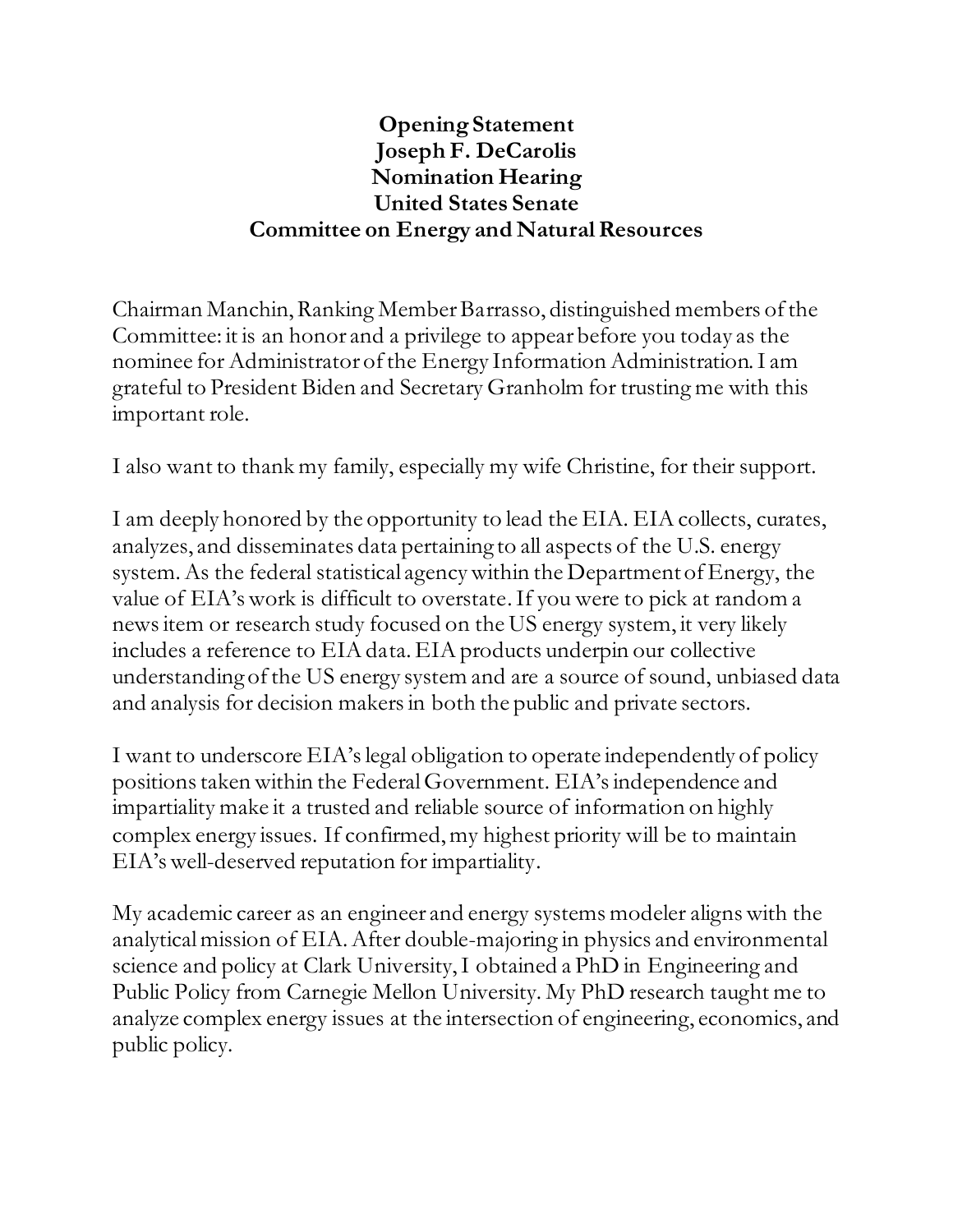After graduation, I joined the Environmental Protection Agency where I developed expertise in energy systems modeling. Over time, it became clear to me that the prevailing approach to modeling within the international community was flawed. First, the models were opaque to outsiders. If models were cars, it was impossible to look under the hood and kick the tires. Second, modelers needed to do a better job quantifying future uncertainty and how it might affect model projections. Making models public and addressing future uncertainty not only makes modeling more scientific, but fulfills a moral imperative to inform stakeholders, decision makers, and the general public on issues that affect everyone's lives.

Improving the energy modeling process became my overarching focus when I began my faculty position at NC State University in 2008, a position I still hold today.Over the last decade, I have helped to lead the development of nextgeneration energy system modeling tools that are open source, transparent, and designed to deliver policy-relevant insights.

If I have the privilege of being confirmed, I would like to pursue several priorities that will enhance EIA's ability to fulfill its mission in the twenty-first century. These priorities are grounded in my experience as a consumer of EIA products over the last 20+ years, and mirror priorities highlighted by the Bipartisan Infrastructure Law.

First, EIA should strive to make its products more accessible and transparent. This includes making EIA models open source, and integrating different data streams into real-time, online dashboards. Transparency and accessibility engender trust, foster understanding, and allow stakeholders to make better use of EIA products.

Second, EIA's modeling capability should be expanded to examine a wider range of future scenarios that include the full spectrum of available fuels and technologies. The models should be tested under a wider range of assumptions to better evaluate potential outcomes pertaining to cost, emissions, reliability, and security. As part of this effort, EIA also needs to engage in cross agency coordination to examine emerging trends in the energy economy, like the demand for critical minerals.